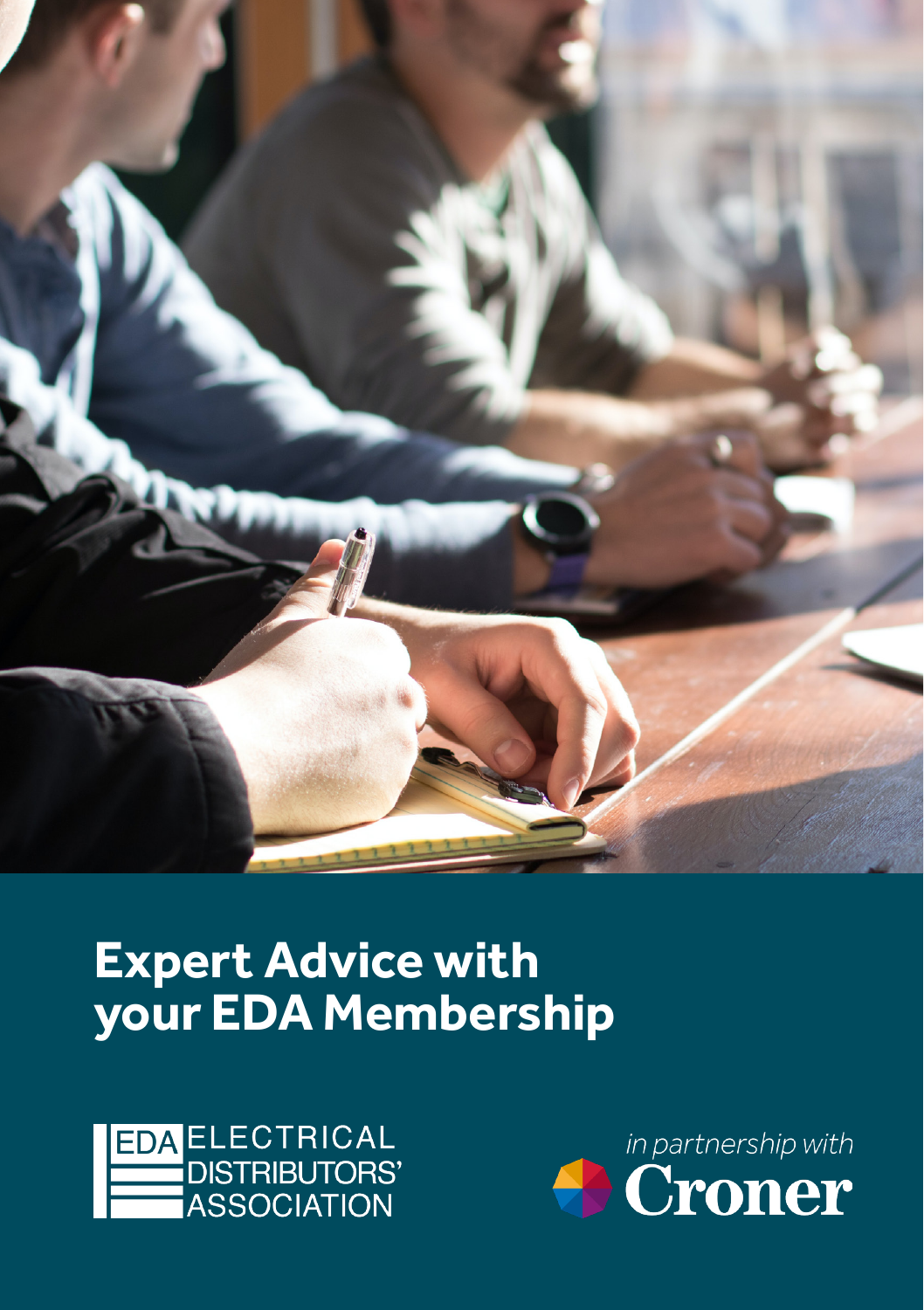# **Membership Benefits**

As a member of the Electrical Distributors' Association, you have access to free advice and webinars from our trusted partner, Croner, as part of your membership.

You don't need to hire a solicitor for employment law advice, or employ a health & safety consultant to tighten up your policies and procedures.

Simply call **0844 561 8133** and quote the EDA scheme number to access:



#### **24/7 HR & Employment Law Advice**

- $\checkmark$  Conduct queries
- $\vee$  Sickness & absence
- $\vee$  Redundancy
- $\vee$  Dismissal
- $\vee$  Legislation changes
- $\vee$  Contracts

 $\checkmark$  GDPR

 $\vee$  Data protection  $\vee$  Commercial contracts

 $\vee$  Insolvency  $\vee$  Property



### **Health & Safety Assistance**

- $\checkmark$  Fire safety
- $\checkmark$  Environmental legislation
- $\vee$  Hazard management
- $\vee$  Accident reporting
- $\vee$  Premises management
- $\vee$  The law and your responsibilities



## **Commercial Legal support**

 $\frac{9}{6}$ 

#### **Tax Matters**

- $\checkmark$  Fee protection
- $\vee$  Tax and VAT consultancy
- $\checkmark$  Compliance checks
- $\vee$  Status



## **COVID-19 Support**

- $\vee$  Understanding furlough
- $\checkmark$  Flexible working
- $\checkmark$  COVID-secure workplace
- $\vee$  Effective communication



## **Free Monthly Webinars**

 $\vee$  Presented by industry experts covering a range of important topics and FAQs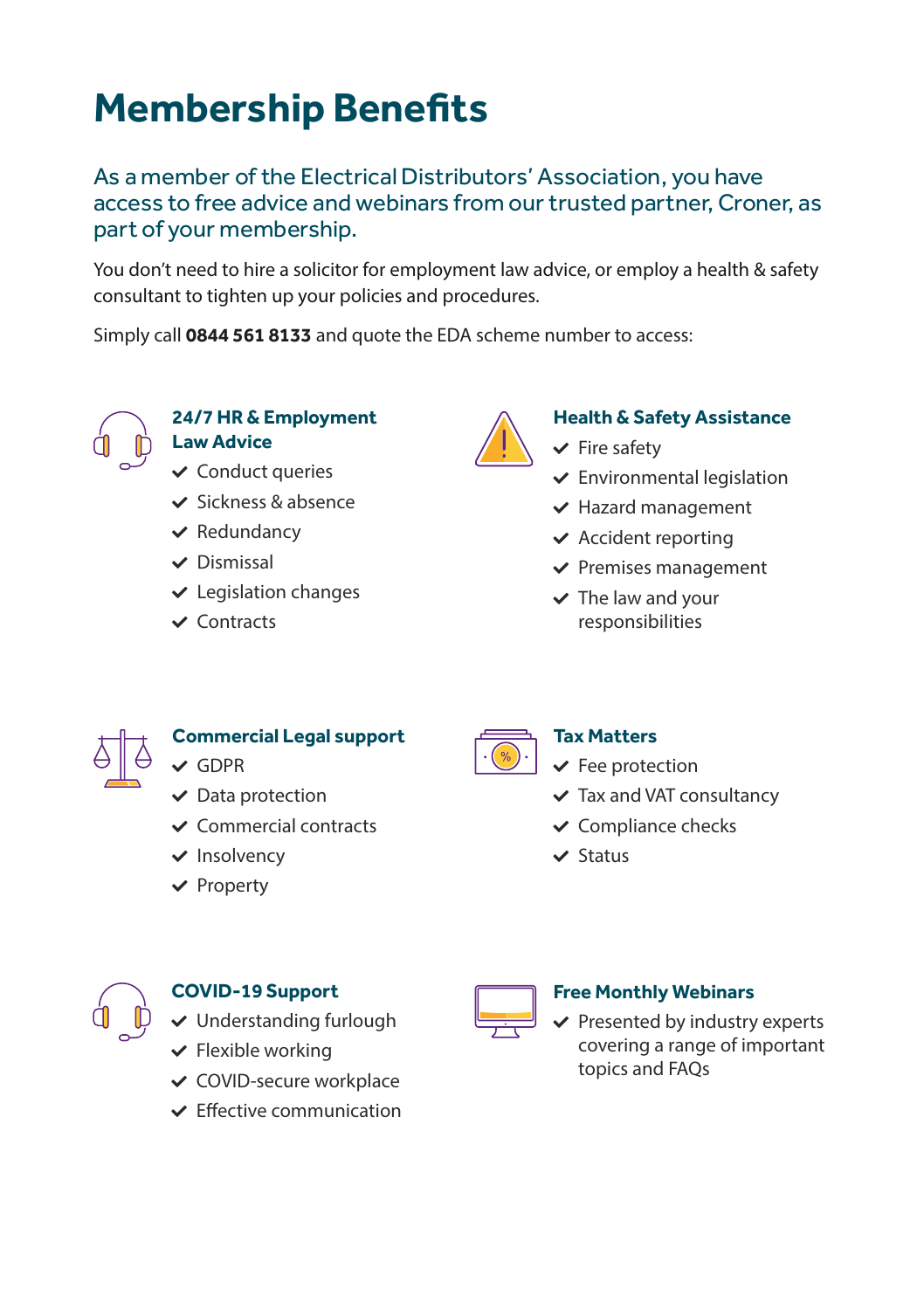# **Additional Services**

As an EDA member, you can access some of the best resources available for your business at exclusive preferential rates:



#### **HR Software**

An award-winning system to help you record, monitor and easily manage your people data and HR tasks



#### **Health & Safety Software**

A pioneering management tool to help you meet safety laws and maintain the essential standards



#### **Tribunal Support**

Full tribunal representation, backed by qualified and experienced specialists





On-site and in-person support and guidance through challenging HR meetings



#### **SafeCheck**

A two-part site visit to identify your workplace risks and provide a recommended action plan



#### **Insurance**

A legal insurance policy to protect you, cover costs, and provide peace of mind in the event of a claim

"

"Always a positive experience when dealing with HR issues. Felt confident in their advice and will help guide you through the toughest of HR problems."

**Emma Agnew, Dignity Action Group** 

# "

"Very professional and informative, with plenty of key information provided to assist with the day to day H&S matters within our business."

**Adrian Laishley**, Building Technology Systems

## **Speak to an expert**

We're here to support you **Call** 0844 561 8133 **Quote** EDA Scheme Number